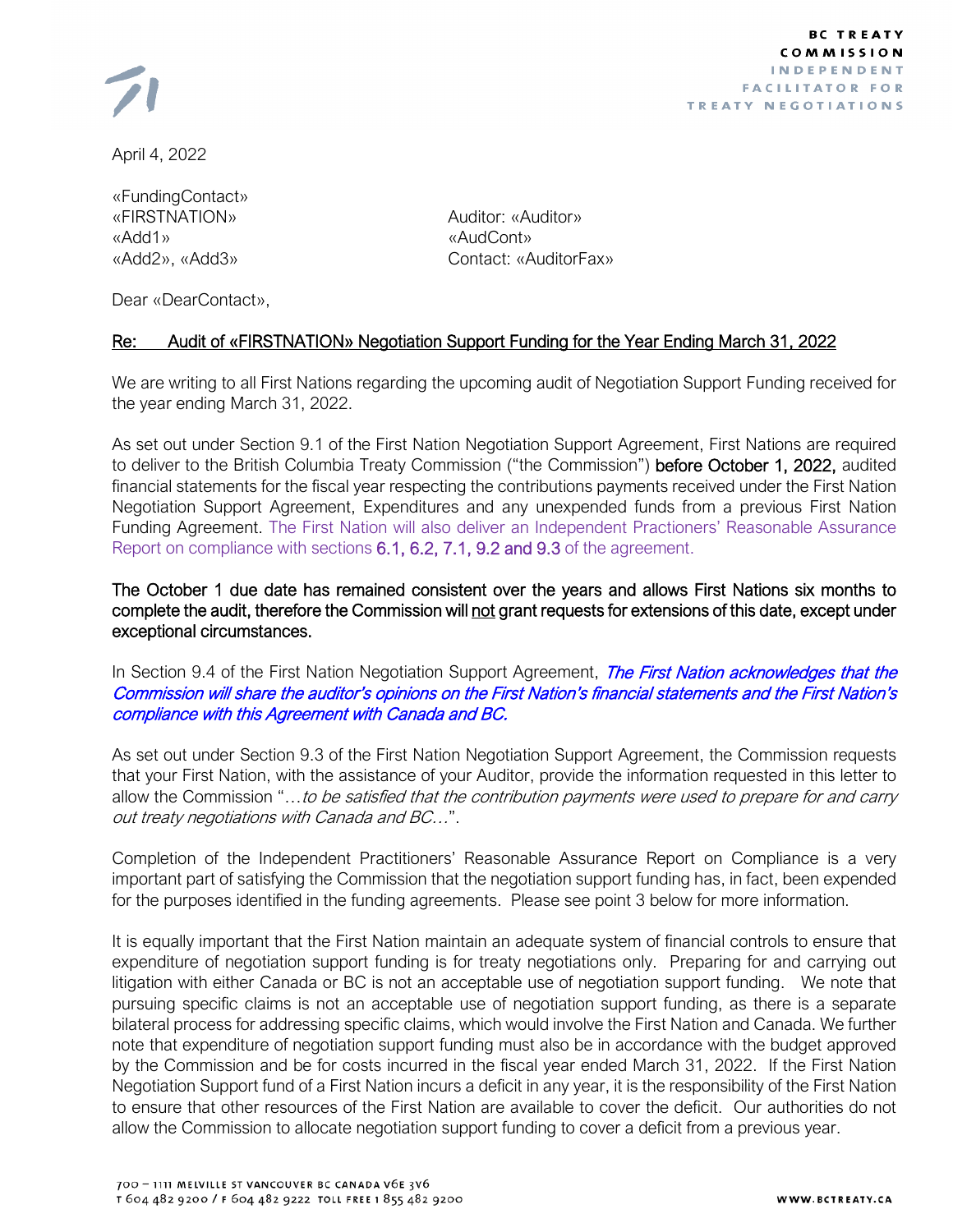Please ensure that these instructions are passed on to the other auditors who may be auditing the treaty funding of member First Nation communities, which form part of the consolidated audited treaty statements. It is important that all financial information contributing to the overall First Nation treaty audit meets the audit requirements. This will also avoid any unnecessary follow up once the audit is complete.

We are enclosing sample statements and reports and we request that you instruct your auditor to follow this format. Please note that a separate Statement of Financial Position for the Treaty Fund is required. It is also our expectation that, in accordance with standard auditing practices, your auditor will:

1. Review the relevant sections for maintaining a system of adequate financial controls to ensure that negotiation support funding is spent only on expenditures as defined in the Agreement. This includes maintaining separate records and procedures, which conform to generally accepted accounting principles.

Please note that the date of the First Nation Negotiation Support Agreement must be referenced in the Independent Auditors' Report and the Independent Practitioners' Reasonable Assurance Report on Compliance and Note 1. The dates of First Nation Negotiation Support Agreements, which would include any Amendment of Funding Amount Agreement(s), refers to the 2021/2022 fiscal year unless the First Nation did not receive new funds in 2021/2022. The Commission can confirm the Agreement and Amendment dates, and the funding received in the current year directly to your auditor.

- 2. Provide a separate statement of financial position for the Treaty Fund.
- 3. Complete an Independent Practitioners' Reasonable Assurance Report on Compliance Report and the related schedule in addition to the regular audit report. We reiterate that this report is to use the exact wording as provided in the sample statements, unless the reason to alter the wording is to report on non-compliance.

Please note the Independent Practitioner's Reasonable Assurance Report on Compliance Report will be shared with Canada and British Columbia.

Per Section 9.2 of the First Nation Negotiation Support Agreement, the auditor is to confirm that expenditures were compared to the final budget approved by the Commission and that either no material variances were found, or the material variances are documented in an attached schedule with explanations for the variances. The Commission is not concerned where expenditures are below budget, except as this may relate to expenditures exceeding budgeted amounts in other categories. Variances are considered to be material where they exceed the budgeted amount by the lesser of \$5,000 or five percent of the individual expense category.

- 4. Compare the final 2021/2022 budget approved by the Commission and submitted by the First Nation for negotiation support funding with the actual "Expenditures" and document any significant variances. The Commission will provide a copy of the final approved budget upon request. If a First Nation anticipates a notable change in the budget, the First Nation should submit a revised budget to the Commission for approval prior the end of the fiscal year. This will avoid unnecessary follow up.
- 5. Ensure that revenues include only negotiation support contribution payments for the year. Interest income need not be included. If any of your Expenditures are reimbursed from other sources, the appropriate Expenditure item is to be reduced accordingly, rather than including the reimbursement as revenue.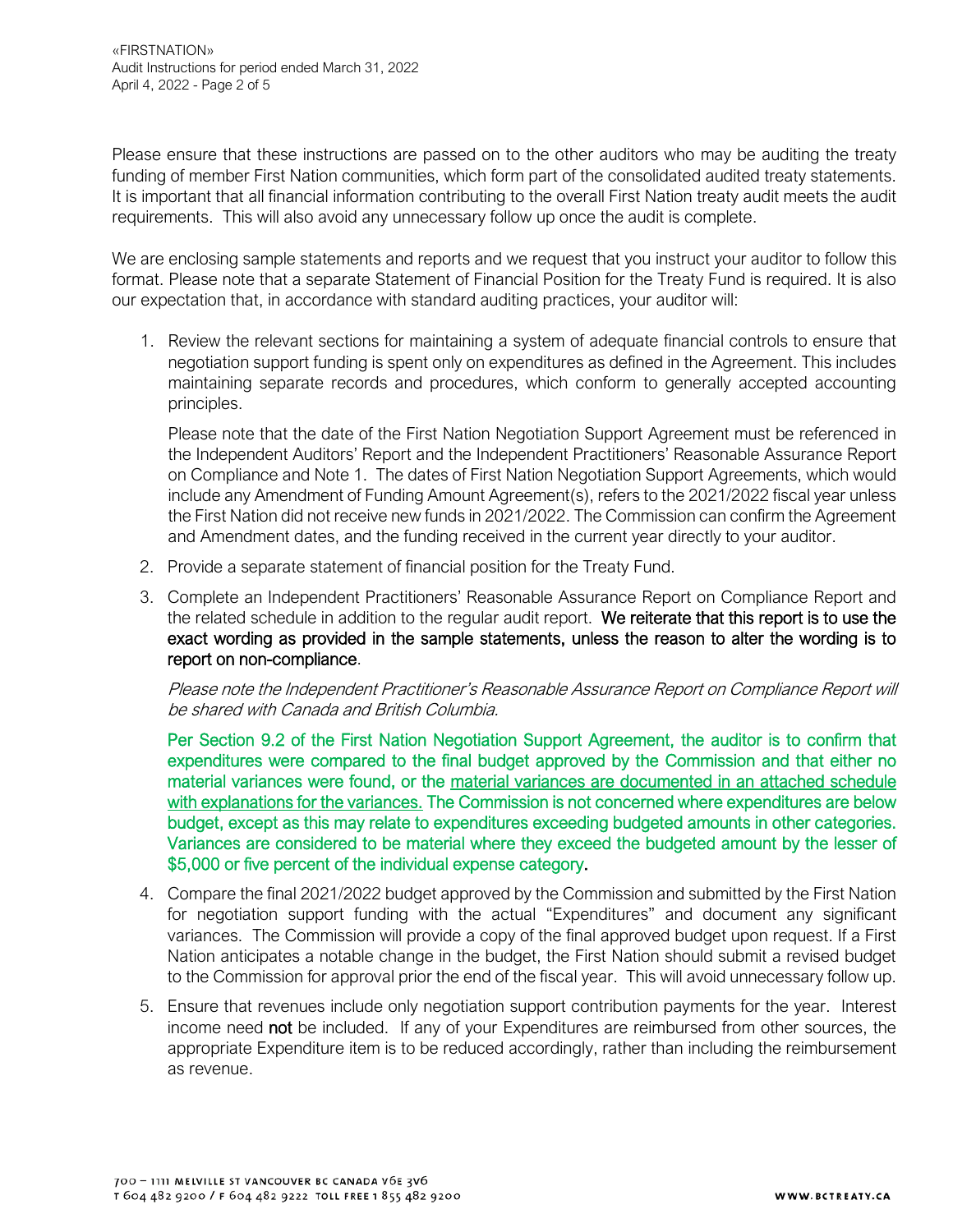- 6. Understand that if a First Nation or central treaty office transfers or disburses negotiation support funding to another department or member First Nation for treaty-related purposes, the First Nation or central office must ensure that a sub-budget for those funds, that is consistent with the final budget approved by the Commission, is approved by the First Nation or entity that directly receives the negotiation support funding. These expenditures must also be accounted for on the statement of receipts and expenditures.
- 7. Understand that if the First Nation or other entity that receives negotiation support funding from the Commission transfers or disburses negotiation support funding to a member band or community (the other party), the "Expenditures" by the other party related to these transfers or disbursements must be audited and in compliance with the Agreement. If these transfers are accounted for on the Statement of Receipts and Expenditures as a one-line item (for example: "Transferred to ABC Band \$100,000"), a separate Statement of Receipt and Expenditures and a separate Statement of Financial Position reporting on these funds by ABC Band(s) is required. A separate Auditor's Report and a separate Compliance Report will also be required from the ABC Band(s).
- 8. Ensure that transfers to other departments or programs for treaty related services accounted for on the Statement of Receipt and Expenditures as a one-line item (for example "Transferred to other programs \$25,000"), are described in a note to the Financial Statements.
- 9. Understand that repayable transfers or loans to other departments or entities (i.e. Due to/from Operating Funds, Accounts Receivable, etc.) are not acceptable. If such items do appear on the financial statements, please provide detailed explanations for the items in the Notes to the Financial Statements.
- 10. Document the system of financial controls, which ensures that negotiation support funding is expended only for treaty negotiations, in accordance with the budget approved by the Commission. Budgets are approved, and funding is provided only for one fiscal year at a time. Therefore, while under accounting rules prepaid items are technically not expenditures in the current fiscal year, they clearly cannot be approved in an annual budget. With a prepaid item, the funds have already been disbursed to another entity, but the Commission has not given approval for the use of the funds. Small amounts of prepaid expenses such as postage or insurance should be shown as expenditures in the current year.
- 11. Review invoices individually for legal and other professional and consulting fees to ensure that the services were for treaty negotiations only. Where the invoice detail is inadequate, obtain third party confirmation of the amount that should be allocated to treaty negotiations. This is to ensure that proper cost allocation among funds has been performed and Negotiation Support Funding is not used to prepare for or participate in litigation or other non-treaty matters, in accordance with section 2.1 of the Agreement.
- 12. Confirm the reasonableness and document the basis for allocations or transfers of general expenses charged to treaty negotiations (for example office salaries, rent, office overheads), and comment on them.
- 13. Confirm that expenses for travel, accommodation and meals are charged fully to treaty negotiations only if the purpose of the expenses is related 100% to treaty negotiations. If other business was conducted during the trip, confirm that the appropriate cost allocations have been made.
- 14. If the auditor identifies any significant internal control issues in the course of the audit, provide the BC Treaty Commission with a copy of the Management Letter issued to the First Nation's governing authority and the First Nation's responses to the observations. If the Management letter has been combined with the post audit communications, this letter should be provided.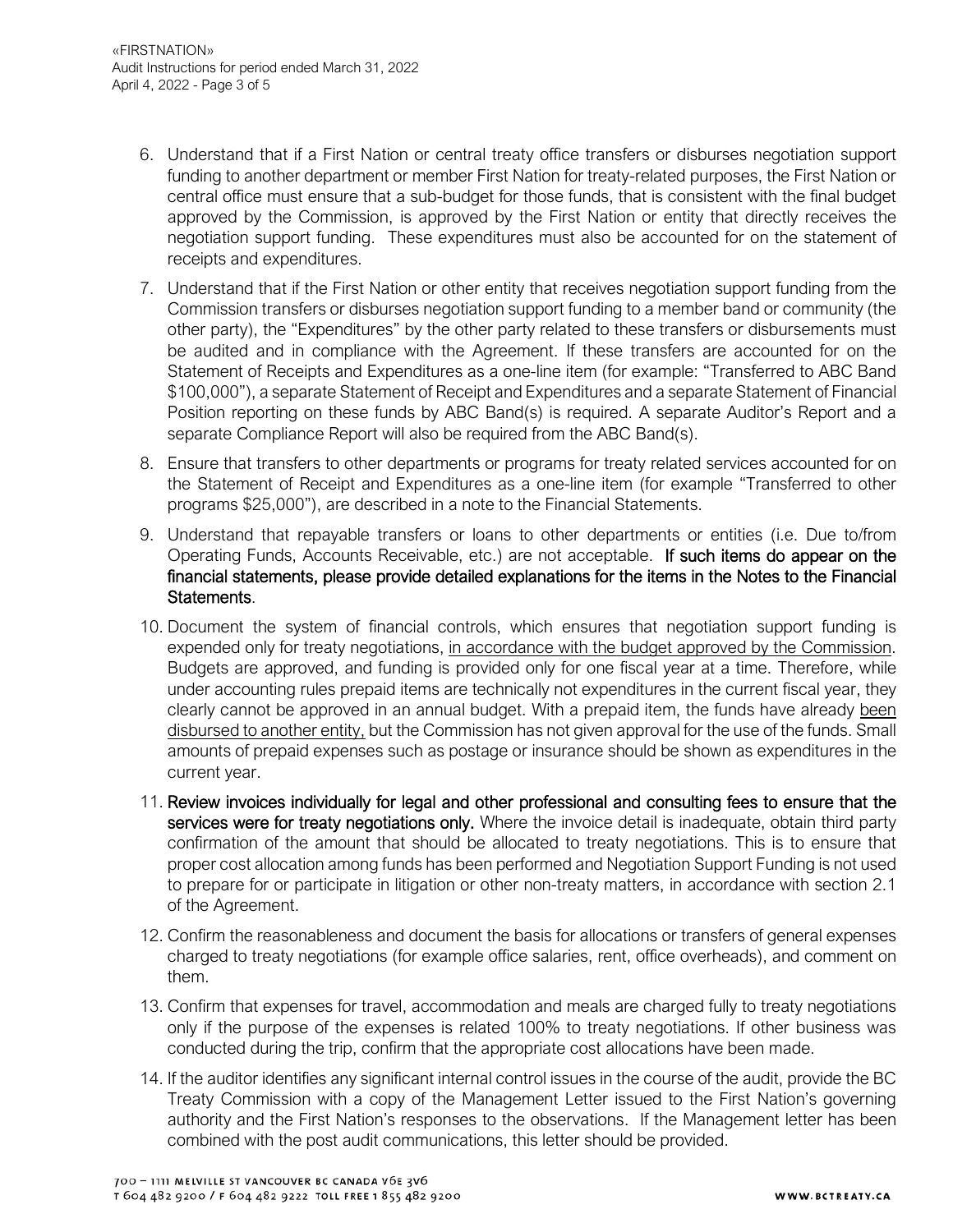- 15. Review the minutes of Council or Board meetings relating to Treaty Negotiations.
- 16. Please note, if your First Nation is, or uses, an incorporated entity (society / non-profit corporation), we remind you that it is the responsibility of the First Nation (and the First Nation Association) to ensure that the incorporated entity is in full compliance with the Society Act / Federal not-for profit act and the entity's internal bylaws and procedures. If you have not obtained a legal review of the incorporated entity's governance documents (such as the Constitution, bylaws, membership requirements and key policies) in the past five years, or if those documents have changed, it would be prudent to do so. The Commission is not able to investigate or verify each incorporated entity's compliance with these requirements and relies on the First Nation (and First Nation Association) to do so. Any failure or omission on the part of the First Nation or First Nation Association in this regard may result in liability for the First Nation and / or the First Nation Association and could disrupt the negotiation of treaty. We urge you to ensure that this does not occur.
- 17. In performing these audit procedures, use an appropriate level of materiality, risk assessment and testing which should in most cases be different from that used in auditing other programs or the combined or consolidated financial statements of the First Nation.
- 18. Understand that the purpose of negotiation support funding is to prepare for and to carry out treaty negotiations, not build the asset base of the First Nation. Major capital purchases will not be approved in the treaty budgets. The Commission recommends that any essential, major capital purchases be made by the First Nation, and then the treaty office lease or rent the asset from the First Nation. However, the Commission can approve purchases of small capital assets that depreciate rapidly and require frequent replacement, such as computer equipment.
- 19. Purchases of small capital assets should be included as expenditures and not capitalized. Should the First Nation choose to record capital purchases as assets, a separate reconciliation of expenditures will be required that includes capital purchases as expenditures and excludes any amortization taken on capital purchases. A sample reconciliation is provided in the appendix to this letter.
- 20. Concerns exist that other funding from Canada or BC (e.g. Treaty Related Measures funding) may duplicate Negotiation Support funding and could be used for the same purpose or activity. It is necessary for the auditor to perform additional procedures to ensure the accounting for the source and use of all funding for treaty-related activities is correct. The auditor will need to confirm the expenditures are not charged to Negotiation Support Funding as well as the other funding source. Auditors will need to perform all necessary procedures to ensure that expenditures are recorded in the appropriate account and that each expenditure is recorded only once.

We outline these specific procedures as they may be unique to an audit of negotiation support funding. They are not intended as a minimum standard of audit work. Your auditor will use their professional judgment to determine the appropriate procedures to be performed to support their audit opinion.

The attached forms and guidelines are also available online at [http://www.bctreaty.ca/funding.](http://www.bctreaty.ca/funding) The following path will take you to the Sample Workplans & Budgets models and *Audit Report Samples &* Instructions.